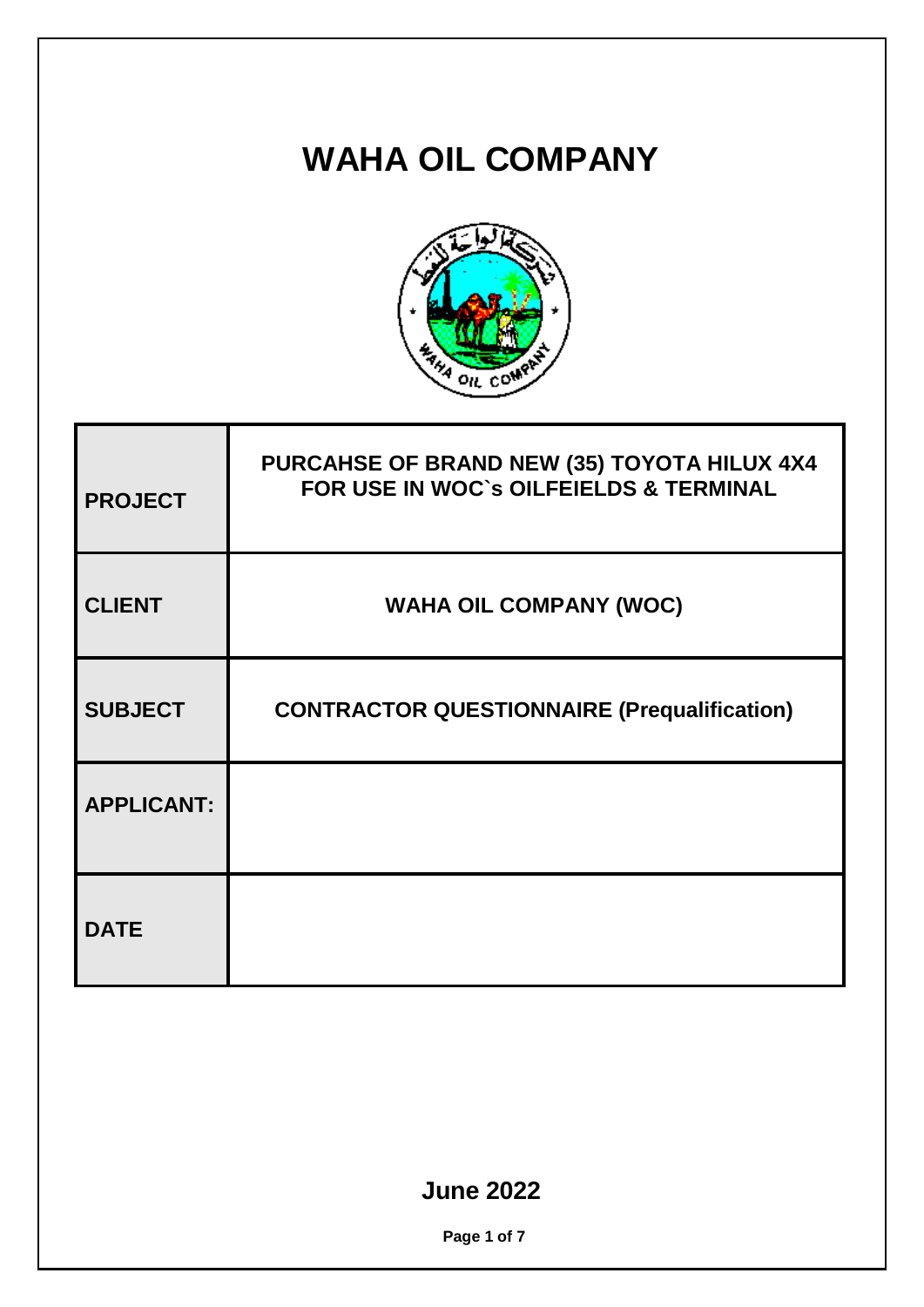## **IMPORTANT NOTE:**

ALL BLANK SPACES shown BELOW SHALL BE FILLED OUT BY FREE HAND IN FULLY AND LEGIBLY IN INK (BLUE PEN) ATTACHING ALL REQUIRED LISTS & DOUCMENTS

All prospective entities interested to register with WAHA OIL COMPANY (WOC) are requested to complete and return this questionnaire. entities will only be bid submission after the requisite information described below has been supplied in complete and correct fashion.

## **PART (A) DETAILS OF STRUCTURE & ORGANISATION**

- **1. Entities's legal name:**
- **2. Address, telephone , E-Mail and fax nos. of legal office:**
- **3. Address, telephone, E-Mail and fax nos. of branch office in LIBYA (if any):**
- **4. Address, telephone, E-Mail and fax nos. of branch office world-wide (if any):**

**5.Name & title of authorised representative resident in LIBYA and his contact address:**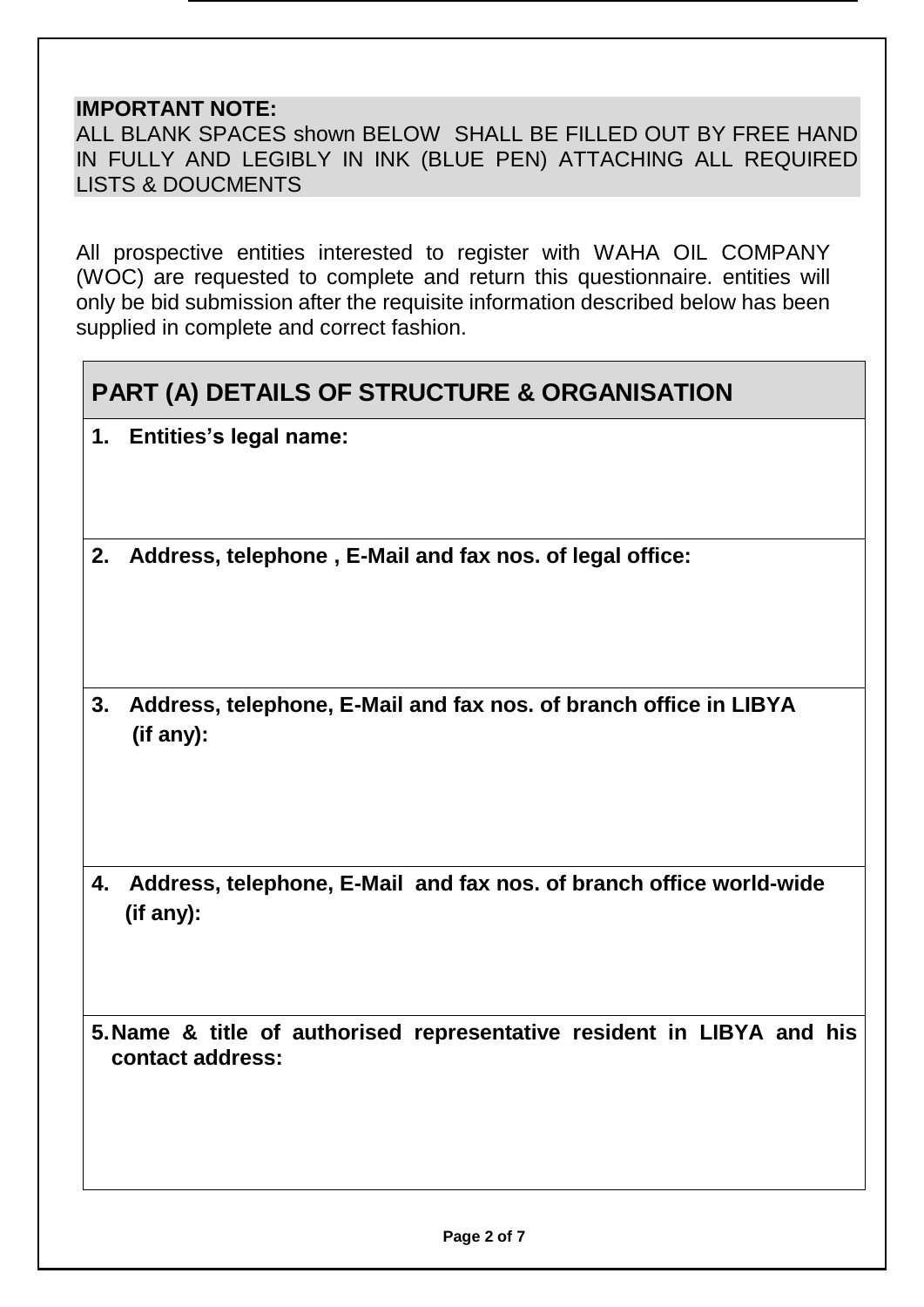|            | PART (B) LEGAL                                                                                                                                                                |  |  |  |  |
|------------|-------------------------------------------------------------------------------------------------------------------------------------------------------------------------------|--|--|--|--|
| 1.         | Nation, state or other jurisdiction in which legally organised:                                                                                                               |  |  |  |  |
| 2.         | organisation<br>(Corporation,<br>People's<br>establishment,<br>Type of<br>Government, Private etc.)                                                                           |  |  |  |  |
| 3.         | Year in which organised:                                                                                                                                                      |  |  |  |  |
| 4.         | Principal business in which engaged:                                                                                                                                          |  |  |  |  |
|            | 5. Number & names of stockholders, partners or other owners:                                                                                                                  |  |  |  |  |
|            | 6. If any one individual or entity owns, legally or beneficially, more than<br>thirty percent (30%) of your organisation, give name and address of<br>such individual entity: |  |  |  |  |
|            | 7. If your organisation is a corporation, is its stock publicly traded or any<br>securities exchange? (If yes, identify exchange):                                            |  |  |  |  |
|            | 8. During the last ten years, has your organization: (YES /NO)                                                                                                                |  |  |  |  |
| (a)        | Been in bankruptcy or statutory reorganisation?                                                                                                                               |  |  |  |  |
|            | (b) Entered into a compromise with creditors?                                                                                                                                 |  |  |  |  |
| (c)<br>(d) | Abandoned work on any contract prior to its' completion?<br>Been a defendant in any court action alleging breach of contract?                                                 |  |  |  |  |
|            | (e) Defaulted on any performance bond or bank guarantee?                                                                                                                      |  |  |  |  |
|            | Page 3 of 7                                                                                                                                                                   |  |  |  |  |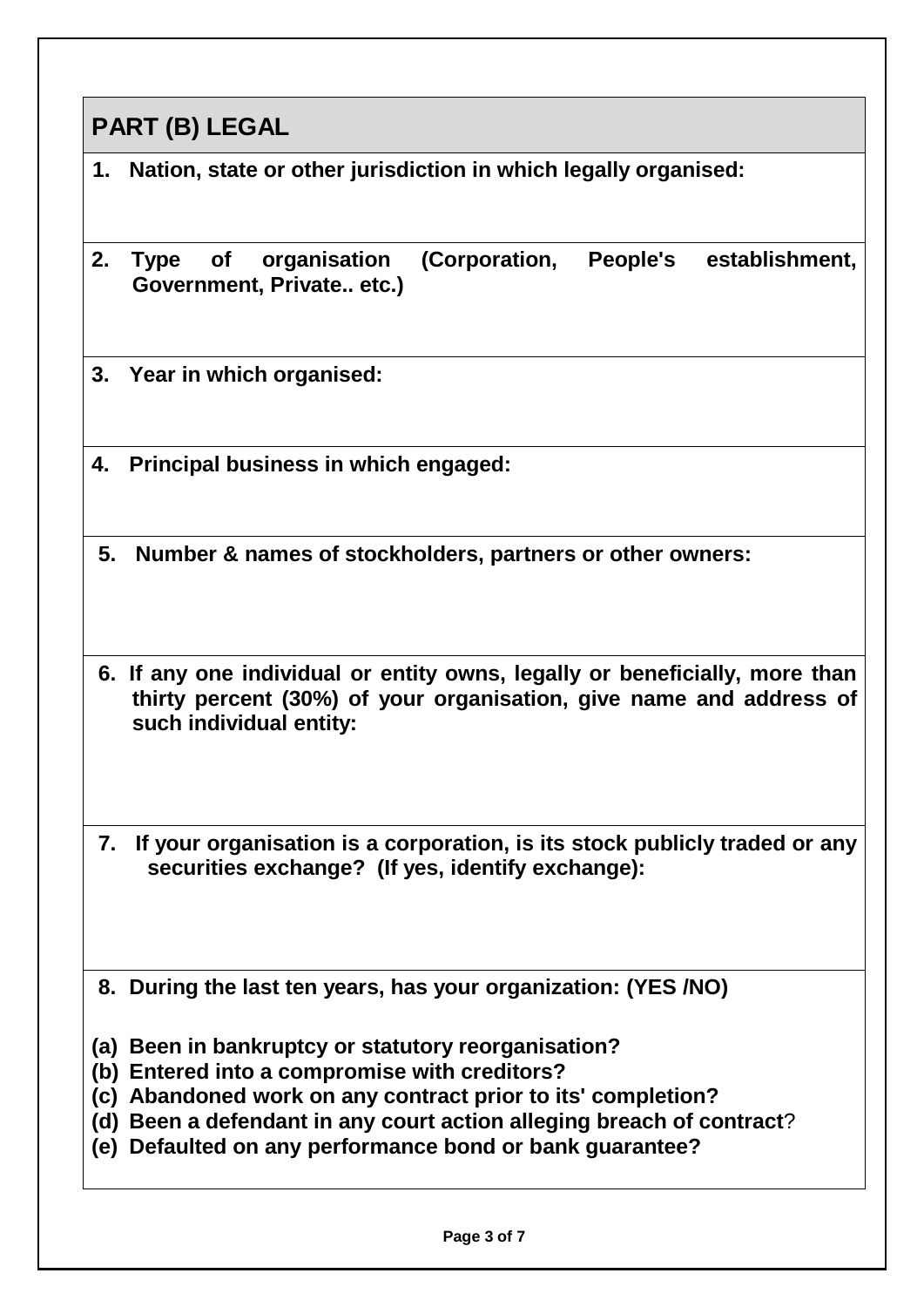| <b>PART (C) FINANCE</b>                                                                                                                                                                  |  |  |
|------------------------------------------------------------------------------------------------------------------------------------------------------------------------------------------|--|--|
| 1. Approximate size of premises, all locations:                                                                                                                                          |  |  |
| 2. Audited financial statement including profit & loss for the last (5) years<br>shall be provided. LYD or USD \$ currency are accepted for the<br>required Audited financial statement. |  |  |
| 3. A valid Tax payment certificate shall be provided.                                                                                                                                    |  |  |
| 4. Approximate gross value of all your contracts now in effect, world-<br>wide:                                                                                                          |  |  |
| Approximate gross value of all your contracts now in effect in LIBYA:<br>5.                                                                                                              |  |  |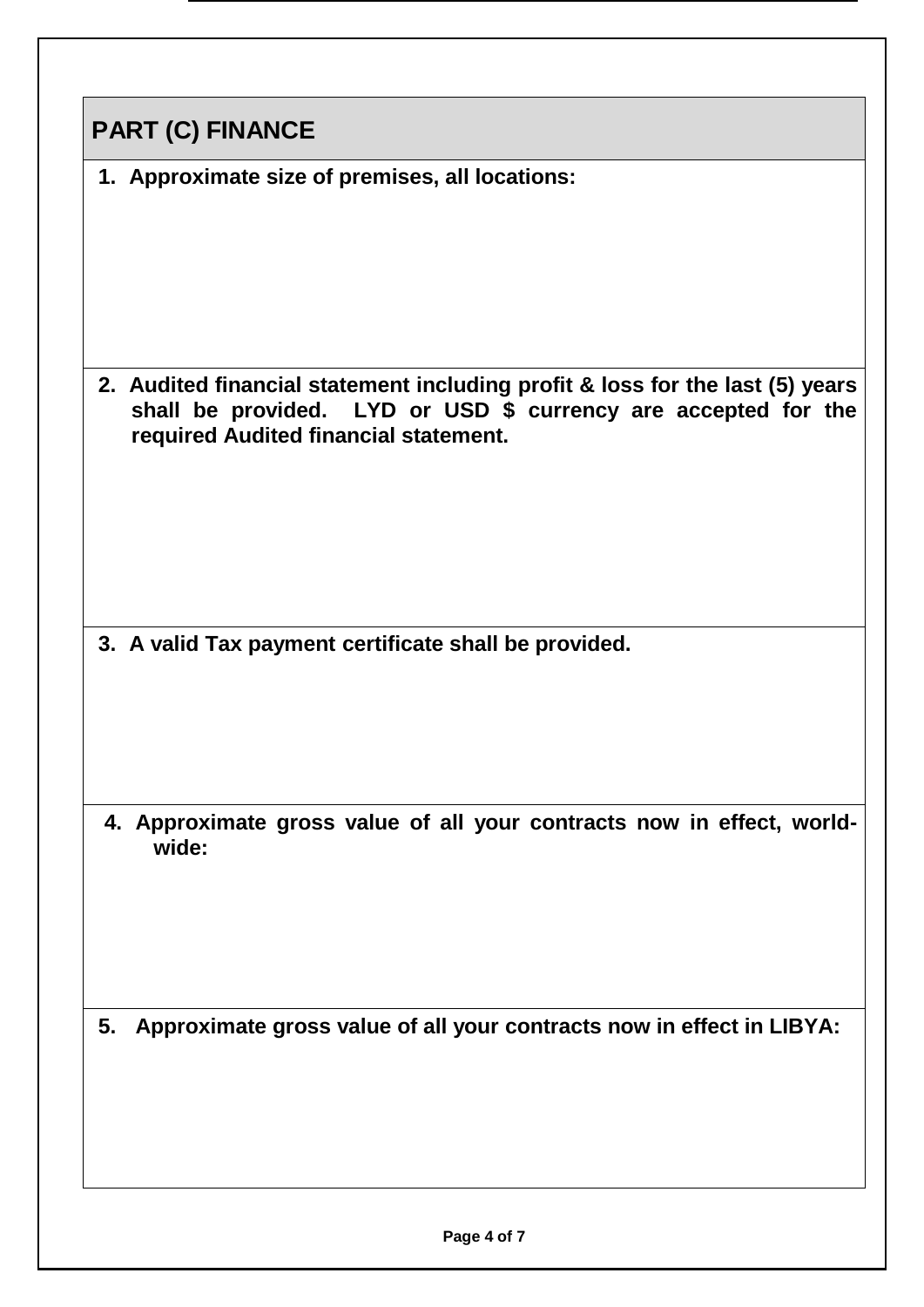| <b>PART (D) TECHNICAL</b><br>1. Project and Company organization detailed charts including ISO<br>certification (if any)<br>2. List of resources to provide the required vehicles<br>3. List of completed contracts to other clients, similar in nature to the<br>vehicles required by WOC.<br>List of current (in progress) service contracts to other clients, similar in<br>4.<br>nature to the vehicles required by WOC. |  |
|------------------------------------------------------------------------------------------------------------------------------------------------------------------------------------------------------------------------------------------------------------------------------------------------------------------------------------------------------------------------------------------------------------------------------|--|
|                                                                                                                                                                                                                                                                                                                                                                                                                              |  |
|                                                                                                                                                                                                                                                                                                                                                                                                                              |  |
|                                                                                                                                                                                                                                                                                                                                                                                                                              |  |
|                                                                                                                                                                                                                                                                                                                                                                                                                              |  |
|                                                                                                                                                                                                                                                                                                                                                                                                                              |  |
|                                                                                                                                                                                                                                                                                                                                                                                                                              |  |
|                                                                                                                                                                                                                                                                                                                                                                                                                              |  |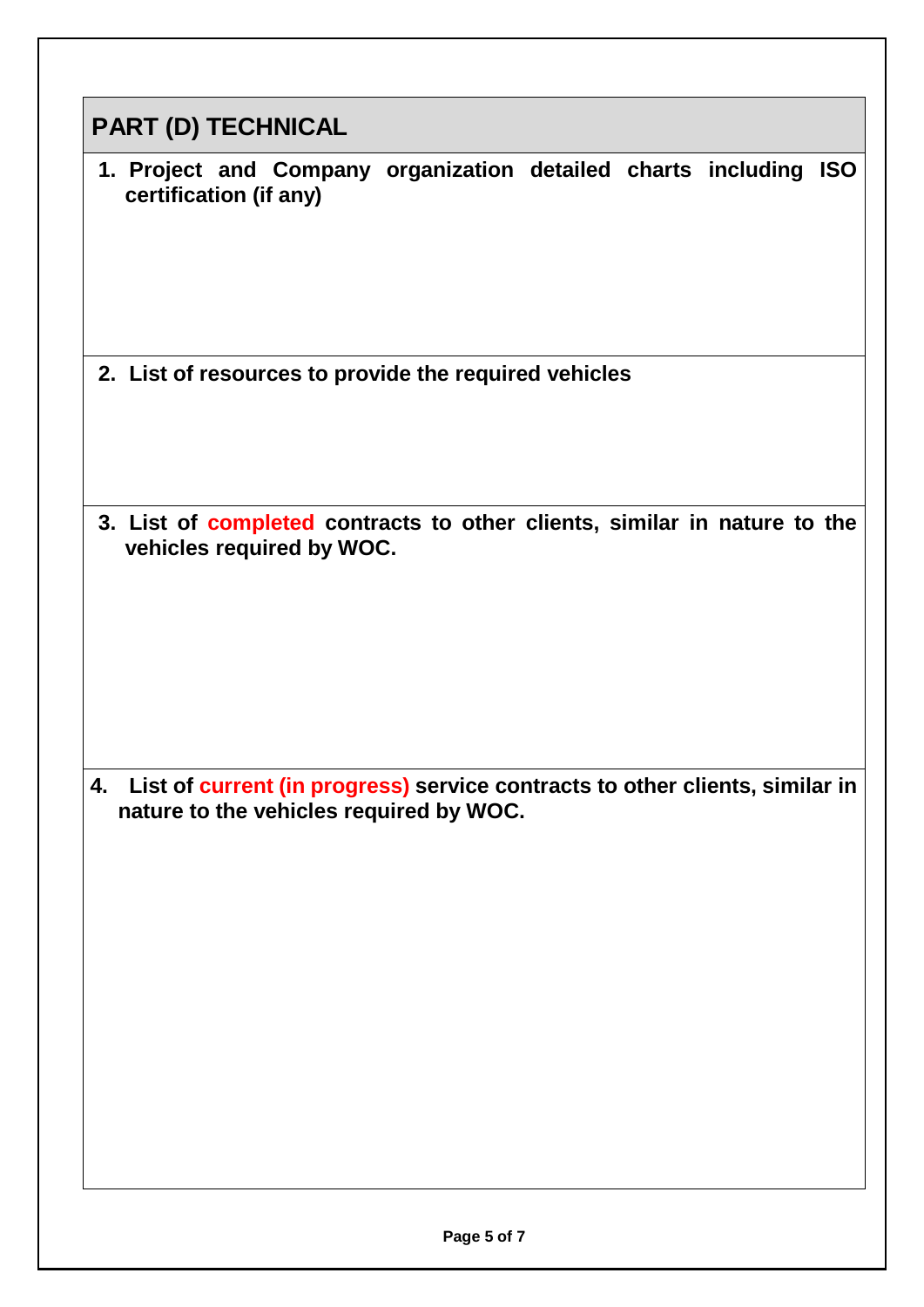| 5. Number of years in Experience (worldwide & in Libya)                   |  |
|---------------------------------------------------------------------------|--|
|                                                                           |  |
|                                                                           |  |
|                                                                           |  |
|                                                                           |  |
|                                                                           |  |
|                                                                           |  |
|                                                                           |  |
|                                                                           |  |
|                                                                           |  |
|                                                                           |  |
|                                                                           |  |
|                                                                           |  |
|                                                                           |  |
|                                                                           |  |
|                                                                           |  |
| 6. Availability of facilities in Libya (offices, equipment, machineries). |  |
|                                                                           |  |
|                                                                           |  |
|                                                                           |  |
|                                                                           |  |
|                                                                           |  |
|                                                                           |  |
|                                                                           |  |
|                                                                           |  |
|                                                                           |  |
|                                                                           |  |
|                                                                           |  |
|                                                                           |  |
|                                                                           |  |
|                                                                           |  |
|                                                                           |  |